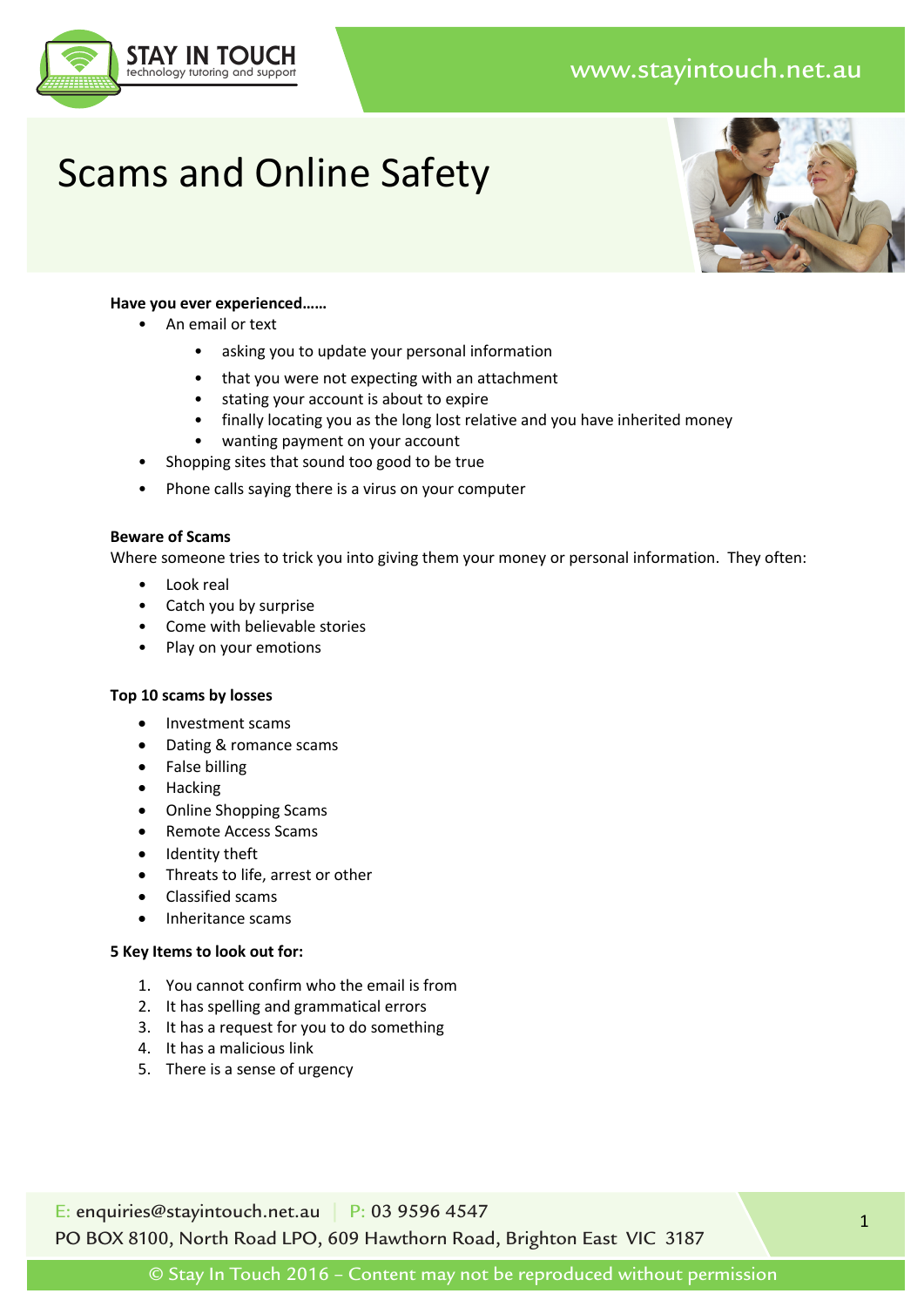

#### **Avoid SPAM, Scams and Fraud!**

- Never respond to requests for personal information in an unexpected email
- Be skeptical if you receive a request to update, validate or confirm your personal information
- Do not provide email addresses unless needed
- Create separate email accounts
- Never send money or provide credit card, account or personal details to unsolicited offers, emails or calls
- Don't let scammers push your buttons and resist the personal touch
- Banks will never send unsolicited emails
- If in doubt contact the organisation by phone with the phone number in the book

#### **What to do?**

- Do not reply
- Do not agree to anything
- Call someone else
- Call the organisation back with the number you know it to be
- Open your internet browser and type in the website address and log in to check your account
- Go to scamwatch.gov.au and see what scams there are

#### **What to do if scammed**

- Contact your bank first
- Don't give up or feel ashamed
- Report the scam with www.scamwatch.gov.au/report-a-scam
- Scan your devices and run a security check

#### **Secure Your Devices**

- Install security software and update it regularly
- Turn on automatic updates on all of your software
- Set strong passwords and change them regularly
- Use administrator and standard user accounts
- Secure your internet, internet browser and wireless network
- Control the access to your device
- Monitor your programs and apps
- Back up your information

#### **Stay Informed!**

- **www.cyber.gov.au**
- **www.scamwatch.gov.au**
- **www.esafety.gov.au**
- **www.stayintouch.net.au**